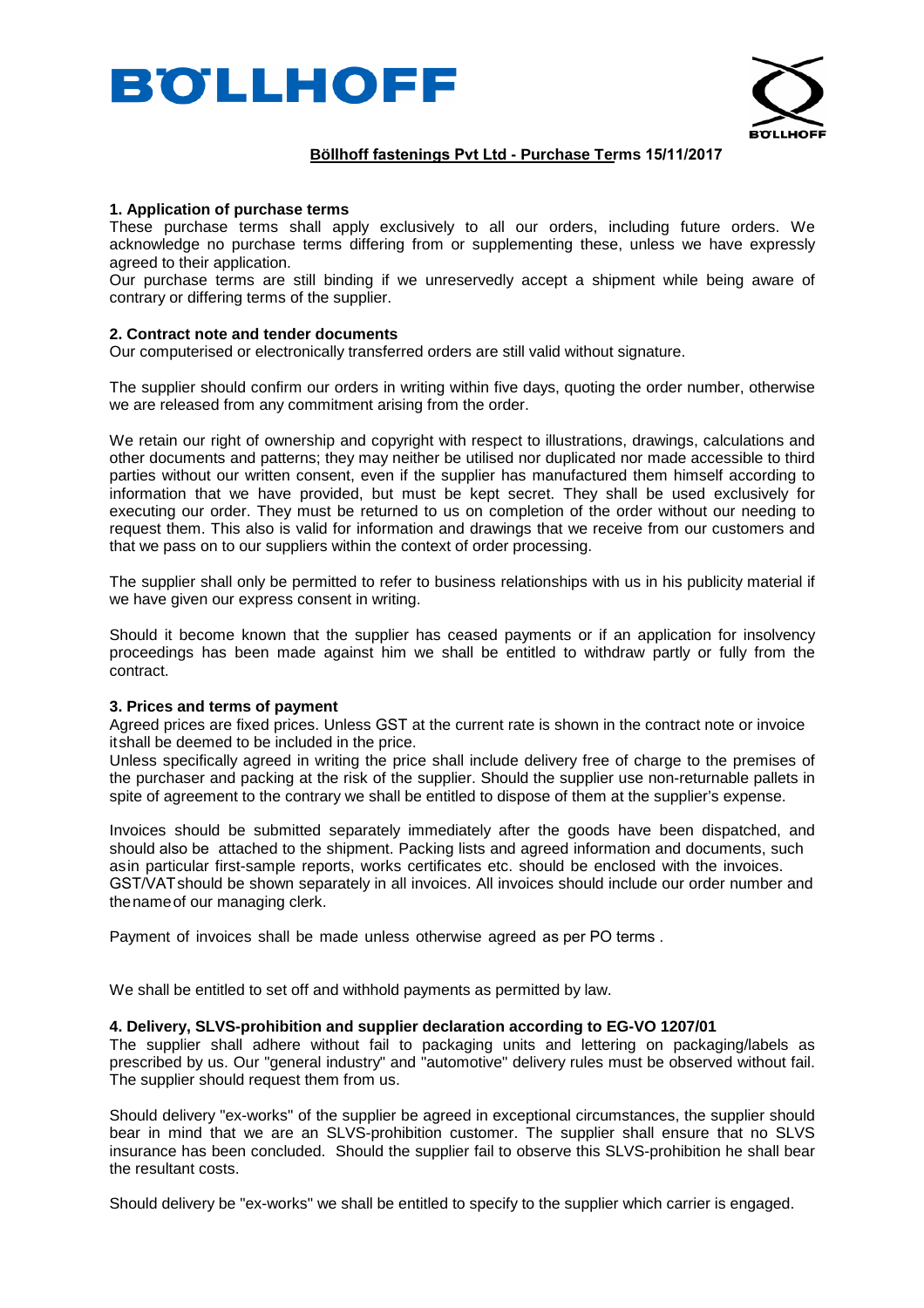



The supplier must attach appropriate supplier declarations for all goods manufactured within the EG and it is presupposed that these goods conform to the rules of the EG-regulation 1207/01. Goods, which have their origin outside the EG, must be clearly marked by the supplier "Non-EG-product" or in such a manner as to be acceptable to EG customs officials.

# **5. Delivery time**

The delivery time stated in our order is binding.

The supplier must inform us without delay in writing if the agreed delivery time cannot be met.

We will only accept part-deliveries following express agreement. We should be notified of outstanding quantities when the part-delivery is made.

Should the supplier default in supply we shall be entitled to demand a contract penalty amounting to 1% of the value of the delivery for each calendar day that the delivery is overdue, up to a maximum of 5% of the delivery. We shall also be entitled to claim a contract penalty together with performance. It shall be sufficient for us to reserve the right to claim a contract penalty of receiving the late delivery by making an appropriate deduction from the supplier's invoice when payment is made within the agreed payment deadlines. We shall be entitled to claim compensation for losses arising from the default in excess of the contract penalty imposed.

We shall also be entitled to all statutory rights where there is a default in delivery. We shall in particular be entitled to claim compensation for non-performance after extending the original term by an appropriate period and demanding for the forfeited contract penalty.

Should a calendar week be agreed as a delivery date, we should be supplied with the goods no later than closing time on the Friday of the calendar week in question.

In order for the delivery date to be met it is important that the goods should be shipped to the delivery point or place of use specified by us.

### **6. Transfer of risk**

Delivery risks are not transferred to us until shipment and unloading at our Gurgaon premises, our branch premises, where the latter is to receive the goods, or at the agreed place of shipment or use.

### **7. Quality assurance, inspection for defects and guarantee**

The supplier is required to maintain an appropriate level of quality assurance equivalent to the latest state of the art and to provide evidence of attainment upon our request. We shall examine goods supplied for possible discrepancies in quality and quantity within an appropriate period of time; we shall be entitled to notify the supplier of defects within 5 working days of receiving the goods.

The guarantee period shall be 36 months from the time that the shipment was received.

Should goods be defective we shall be entitled to demand that the defects are repaired or the goods replaced. Should the supplier be unable to do this within an appropriate period of time set by us we shall be entitled to have the defects repaired or to obtain replacements at the supplier's expense in order to avoid supply problems of our own. In urgent cases we may take the appropriate action ourselves after consulting the supplier without having to grant a period of grace.

The supplier indemnifies us from any and all claims; actual and consequential, received from our customers that arise due to any defect of the supplied commodity, in particular any costs for transport, labour and/or materials. The supplier is entitled to refuse the kind of correction selected by us under condition .